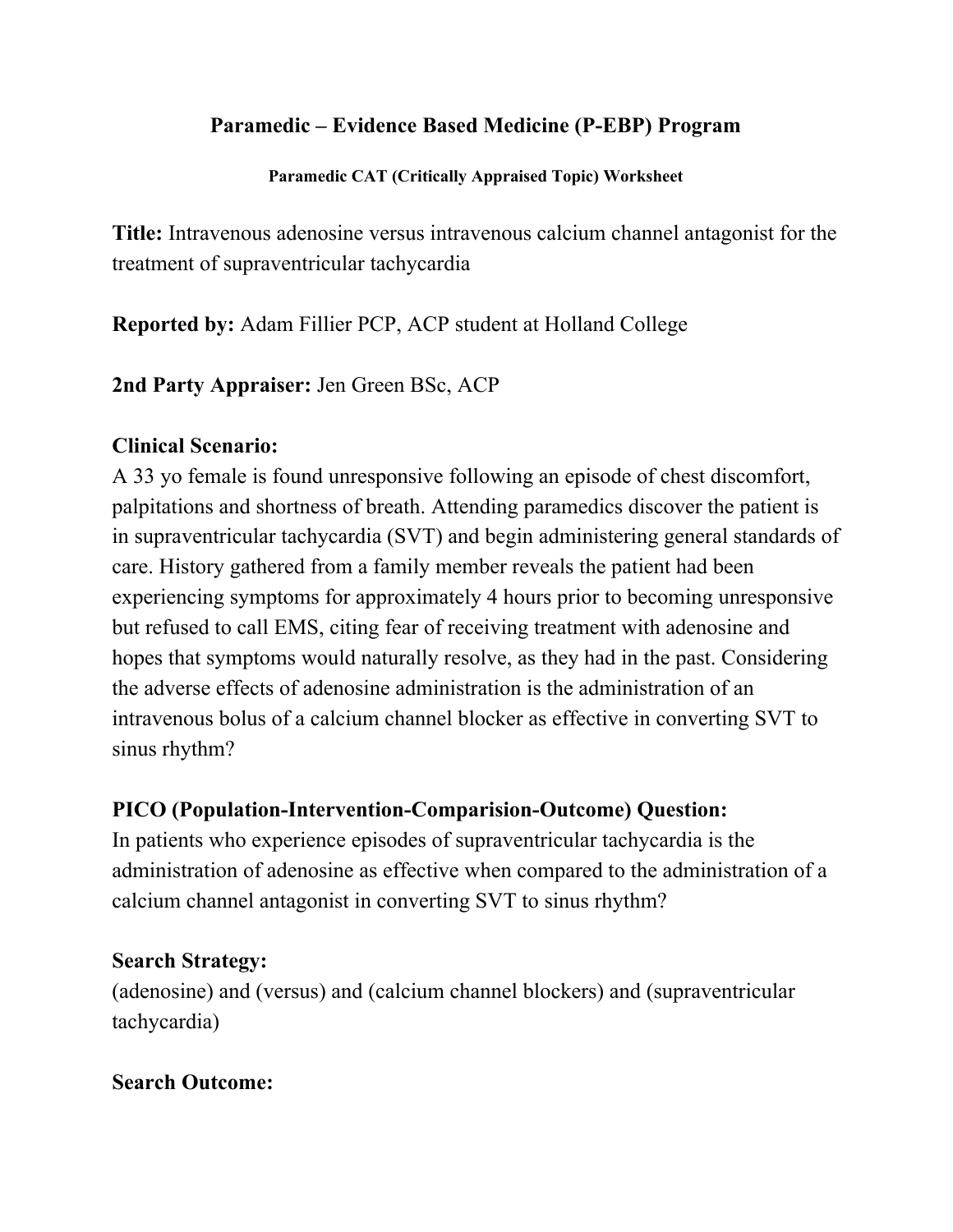## 108 search results

# **Relevant Papers:**

| Author,<br>Date | Population:<br>Sample<br>Characterist<br>ics                                           | Design<br>(LOE)                                                                                                                                | Outcomes                                                                                                                                                                                                                                                                                                                                                                                                                                                                                                                                                                   | Results                                                                                                                                                                                                                                                                                                                                                                                                                                                                                                                                                                                                                                                                                                                                                                        | Strengths/<br>Weaknesses                                                                                                                                                                                                                                                                                                                                                                                                                                                                                              |
|-----------------|----------------------------------------------------------------------------------------|------------------------------------------------------------------------------------------------------------------------------------------------|----------------------------------------------------------------------------------------------------------------------------------------------------------------------------------------------------------------------------------------------------------------------------------------------------------------------------------------------------------------------------------------------------------------------------------------------------------------------------------------------------------------------------------------------------------------------------|--------------------------------------------------------------------------------------------------------------------------------------------------------------------------------------------------------------------------------------------------------------------------------------------------------------------------------------------------------------------------------------------------------------------------------------------------------------------------------------------------------------------------------------------------------------------------------------------------------------------------------------------------------------------------------------------------------------------------------------------------------------------------------|-----------------------------------------------------------------------------------------------------------------------------------------------------------------------------------------------------------------------------------------------------------------------------------------------------------------------------------------------------------------------------------------------------------------------------------------------------------------------------------------------------------------------|
| Alabed<br>2017  | Patients<br>with<br>supraventric<br>ular<br>tachycardia<br>622 subjects<br>in 7 trials | A<br>systematic<br>review of 7<br>randomized<br>control trials<br>The review<br>contained<br>trials with<br>level 2 and<br>level 3<br>evidence | Primary:<br>Reversion to sinus<br>rhythm<br>Major adverse effects<br>(cardiac arrest,<br>prolonged<br>hypotension,<br>symptomatic<br>bradycardia, acute<br>cardiac failure)<br>Secondary:<br>Time to conversion<br>Rate of relapse to<br>SVT within two hours<br>Length of stay in<br>hospital<br>Minor adverse events<br>(defined as any<br>reported adverse<br>events other than<br>those defined above)<br>Patient satisfaction as<br>measured on any<br>validated scale<br>https://www.cochrane<br>library.com/cdsr/doi/1<br>0.1002/14651858.CD<br>005154.pub4/full#CD | Moderate-quality<br>evidence shows no<br>differences in the number<br>of people reverting to<br>sinus rhythm who were<br>treated with adenosine or<br>CCA (89.7% vs 92.9%;<br>OR 1.51, 95% confidence<br>interval (CI) 0.85 to 2.68;<br>participants = $622$ ; studies<br>$= 7$ ; $I2 = 36\%$ ).<br>Low-quality evidence<br>suggests no appreciable<br>differences in major<br>adverse event rates<br>between CCAs and<br>adenosine. Researchers<br>reported only one case of<br>hypotension in the CCA<br>group and none in the<br>adenosine group (0.66%<br>vs 0%; OR 3.09, 95% CI<br>$0.12$ to 76.71; participants<br>$=$ 306; studies = 3; I2 =<br>$0\%$ ).<br>https://www.cochranelibra<br>ry.com/cdsr/doi/10.1002/1<br>4651858.CD005154.pub4/<br>full#CD005154-sec1-0005 | Heterogeneity of<br>36%<br>Low risk of<br>selection bias<br>due to random<br>sequence<br>generation and<br>allocation<br>concealment<br>Low risk of<br>reporting bias<br>due to selective<br>reporting<br>Review does not<br>account for the<br>length of stay in<br>hospital or<br>patient<br>satisfaction<br>High risk of<br>performance<br>bias due to lack<br>of blinding of<br>participants and<br>practitioners<br>High risk of<br>detection bias<br>due to lack of<br>blinding of the<br>assessment<br>outcome |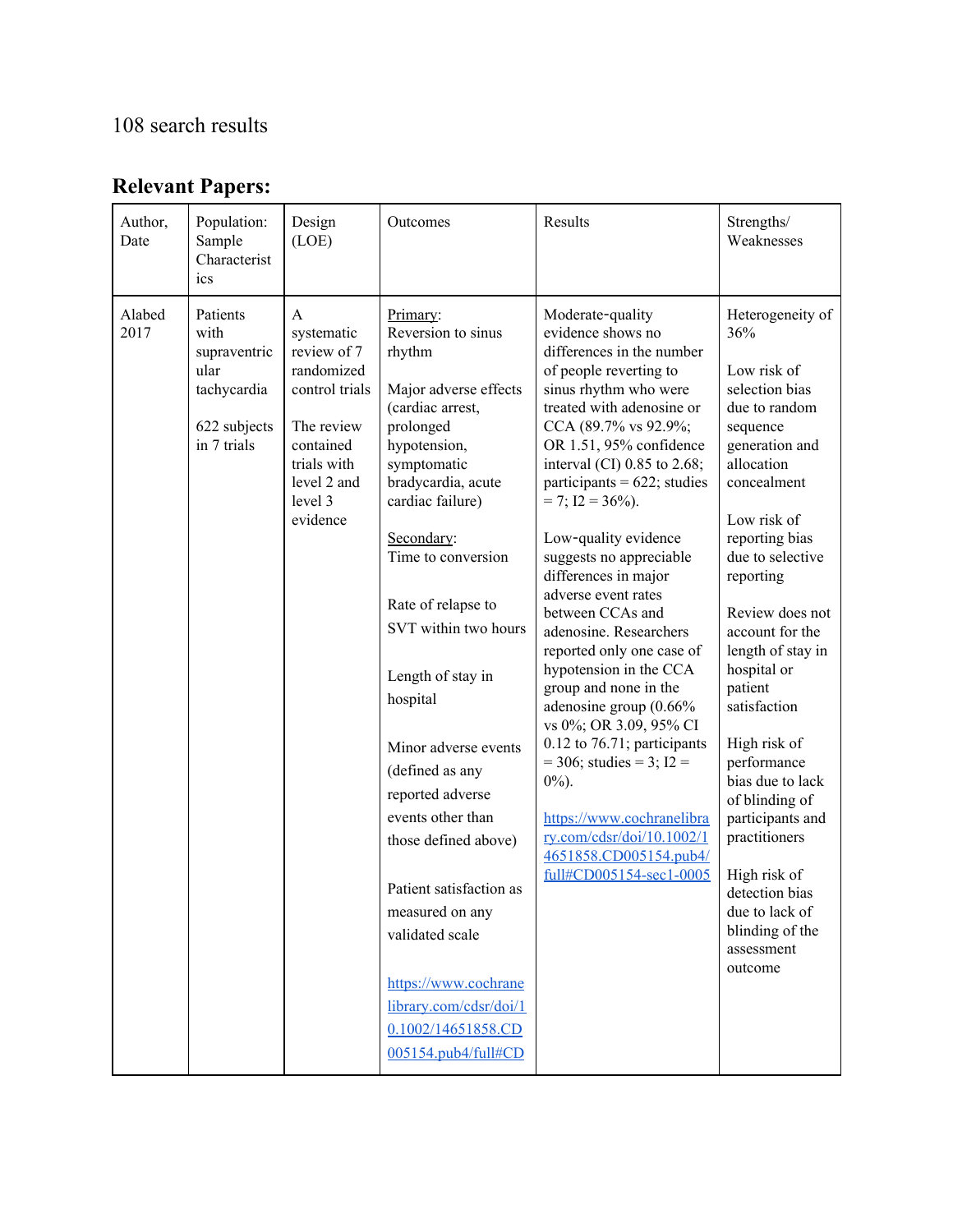|             |                                                                        |            | 005154-sec1-0005             |                                                                                                                                                                                                                                                                                                                                                                                                                                                                                                                                                                                                                                                                                                                                                                                                                                              |                                                                                          |
|-------------|------------------------------------------------------------------------|------------|------------------------------|----------------------------------------------------------------------------------------------------------------------------------------------------------------------------------------------------------------------------------------------------------------------------------------------------------------------------------------------------------------------------------------------------------------------------------------------------------------------------------------------------------------------------------------------------------------------------------------------------------------------------------------------------------------------------------------------------------------------------------------------------------------------------------------------------------------------------------------------|------------------------------------------------------------------------------------------|
| Lim<br>2009 | Patients<br>with<br>spontaneous<br>Supraventri<br>cular<br>Tachycardia | <b>RCT</b> | Reversion to sinus<br>rhythm | A total of 206 patients<br>with spontaneous SVT<br>were analysed. Of these,<br>102 were administered<br>calcium channel blockers<br>(verapamil=48,<br>diltiazem=54) and 104<br>were given adenosine. The<br>conversion rates for the<br>calcium channel blockers<br>(98%) were statistically<br>higher than the adenosine<br>group $(86.5\%)$ , p=0.002,<br>RR 1.13, 95% CI<br>1.04-1.23. The initial<br>mean change in blood<br>pressure post-conversion<br>in the calcium channel<br>blocker group was<br>$-13.0/-8.1$ mmHg<br>(verapamil) and $-7.0/-9.4$<br>mmHg (diltiazem) and<br>2.6/-1.7 mmHg for<br>adenosine. Only one<br>patient in the calcium<br>channel group (0.98%)<br>$(95\% \text{ CI } 0.025 - 5.3)$<br>developed hypotension,<br>and none in the adenosine<br>group.<br>https://www.ncbi.nlm.nih.<br>gov/pubmed/19261367 | Prospective<br><b>RCT</b><br>No assessment<br>of patient<br>satisfaction was<br>provided |

### **Comments:**

The review found no appreciable evidence of differences in the efficacy of adenosine and CCB's for converting SVT, while the study by Lim et al found that conversion rates were statistically higher when CCB's were administered . The results from the review are based on moderate-quality evidence. Adenosine was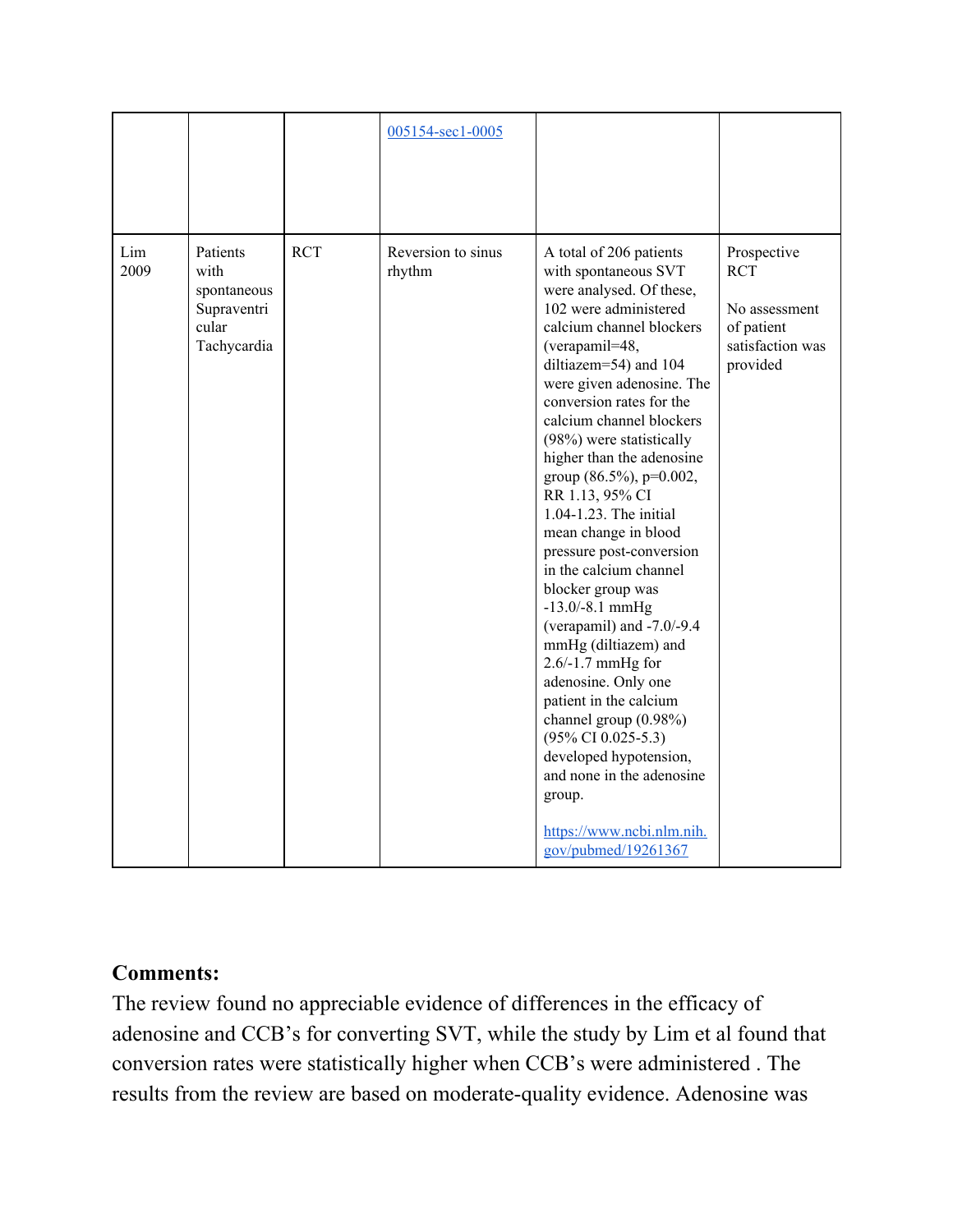found to convert the SVT faster but was found to induce more frequent minor adverse effects such as chest pain. Adenosine appears to be more appropriate in unstable patients in whom an immediate intervention is required. As unstable patients are treated with electrical cardioversion prehospitally, this becomes an irrelevant finding. Calcium channel antagonists are recommended in patients where a slight delay in treatment is not likely to result in negative outcomes and in patients who have received adenosine in the past and have had a distressing experience. CCB's did, however, produce one episode of clinically significant hypotension while adenosine produced none. The review also mentions that adenosine is relatively more expensive.

### **Consider:**

As the studies failed to find data regarding length of hospital stay and patient satisfaction, it may be haphazard to change current prehospital administration guidelines. While the efficacy of the reviewed medications was found to be comparable, studies comparing patient experiences and adverse events are needed to fully determine whether one treatment is preferable in the management of SVT.

### **Clinical Bottom Line:**

Current prehospital guidelines recommend adenosine as the first-line treatment for stable SVT however the systematic review could not confirm its superiority to calcium channel antagonists. The study by Lim et al did, however, find a statistical superiority in CCB administration.

## **References:**

Alabed S, Sabouni A, Providencia R, Atallah E, Qintar M, Chico TJA. Adenosine versus intravenous calcium channel antagonists for supraventricular tachycardia. Cochrane Database of Systematic Reviews 2017, Issue 10. Art. No.: CD005154. DOI: 10.1002/14651858.CD005154.pub4. [https://www.cochranelibrary.com/cdsr/doi/10.1002/14651858.CD005154.pub4/full](https://www.cochranelibrary.com/cdsr/doi/10.1002/14651858.CD005154.pub4/full#CD005154-sec1-0005) [#CD005154-sec1-0005](https://www.cochranelibrary.com/cdsr/doi/10.1002/14651858.CD005154.pub4/full#CD005154-sec1-0005)